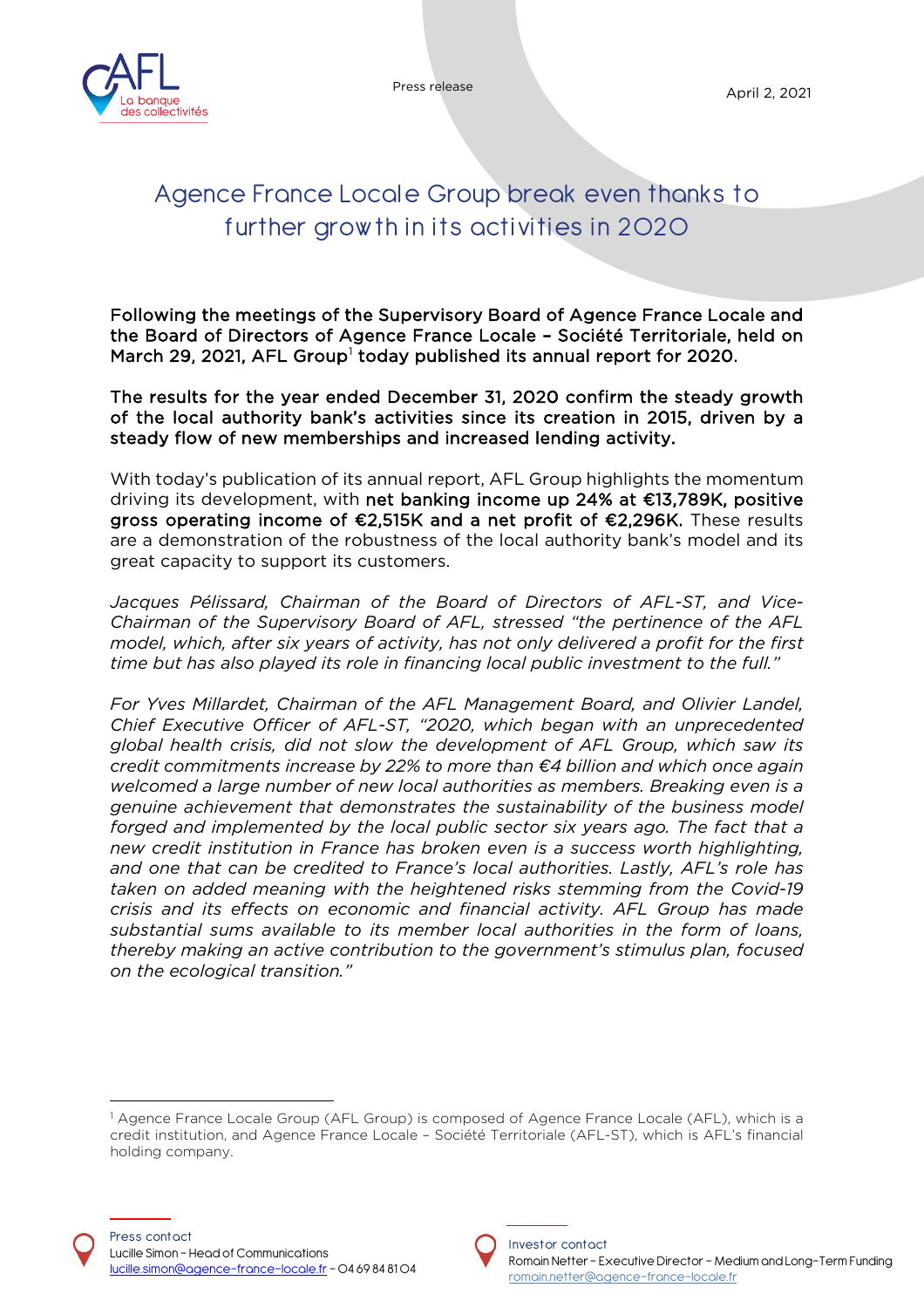



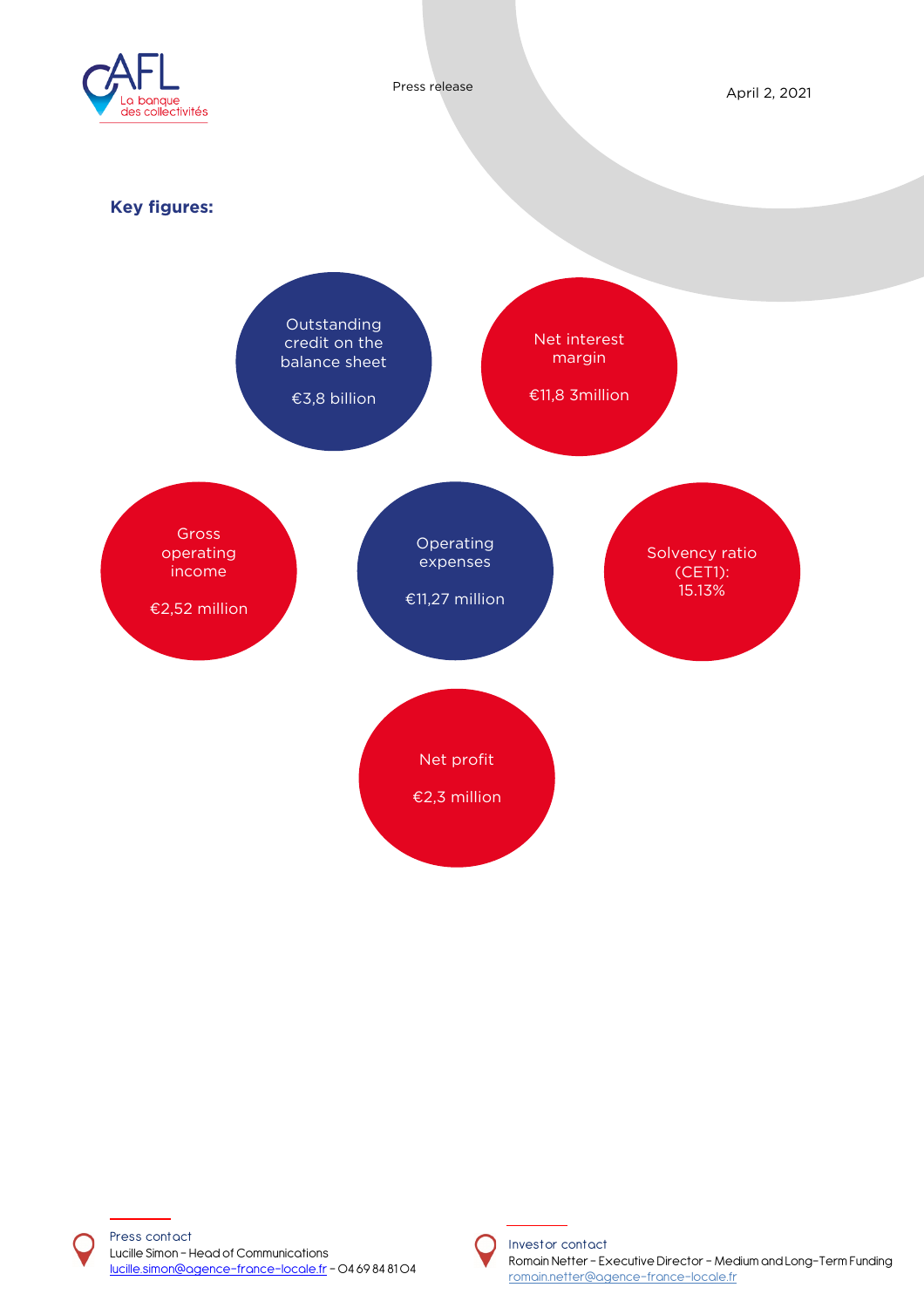

#### **In 2020, AFL Group, in its sixth year of operation, successfully continued the implementation of its 2017-2021 strategic plan on three levels:**

- The year ended on a profit thanks to the generation of revenue from the lending activity, with the sustained and diversified increase in the production of loans for member local authorities constituting a powerful lever for earnings growth;
- Equity was further strengthened with new member local authorities, now facilitated by the broadening of the shareholder base to groupings of local authorities and local public entities since the publication on May 12, 2020 of the implementing decree of the Engagement and Proximity law of December 27, 2019.

#### **Four new capital increases were made in 2020:**

- 59 local authorities of all categories spread across the entire country, including 3 departments and 6 non-taxing groupings, have joined AFL Group. They increased the total number of shareholders to 411 at December 31, 2020 (including 3 regions, 11 departments et 12 metropolises);
- At December 31, 2020, AFL's paid-up capital amounted to €168.4 million and that of AFL-ST to €176.7 million, with committed capital of €203.2 million;
- While all categories of local authorities are represented among the AFL Group members, municipalities make up a very large percentage, nearly 75% of the paid-up capital.

| Figures in $\epsilon$ thousands           | <b>Number</b> | <b>Committed capital</b> | Paid-up  | <b>Voting powers</b> |
|-------------------------------------------|---------------|--------------------------|----------|----------------------|
| <b>Region</b>                             | 3             | 25 979                   | 15 2 3 9 | 8.63%                |
| <b>Department</b>                         | 11            | 33 903                   | 29 3 23  | 16.60%               |
| <b>Municipality</b>                       | 306           | 50 247                   | 47 425   | 26.84%               |
| <b>EPCI (groupings of municipalities)</b> | 91            | 93 065                   | 84 677   | 47.93%               |
| Metropolis                                | $12^{1}$      | 64 210                   | 64 210   | 36,35%               |
| Territorial public entities               | 5             | 5 818                    | 3887     | 2.20%                |
| Urban communities                         | 5             | 3546                     | 3467     | 1.96%                |
| Suburban communities                      | 23            | 7602                     | 6 5 4 7  | 3.71%                |
| Municipality communities                  | 40            | 1606                     | 1.38.3   | 0.78%                |
| Other groupings                           | 6             | 10 284                   | 5 183    | 2.93%                |
| <b>TOTAL</b>                              | 411           | 203 194                  | 176 664  | 100%                 |

#### Member local authorities of AFL Group by category at December 31, 2020

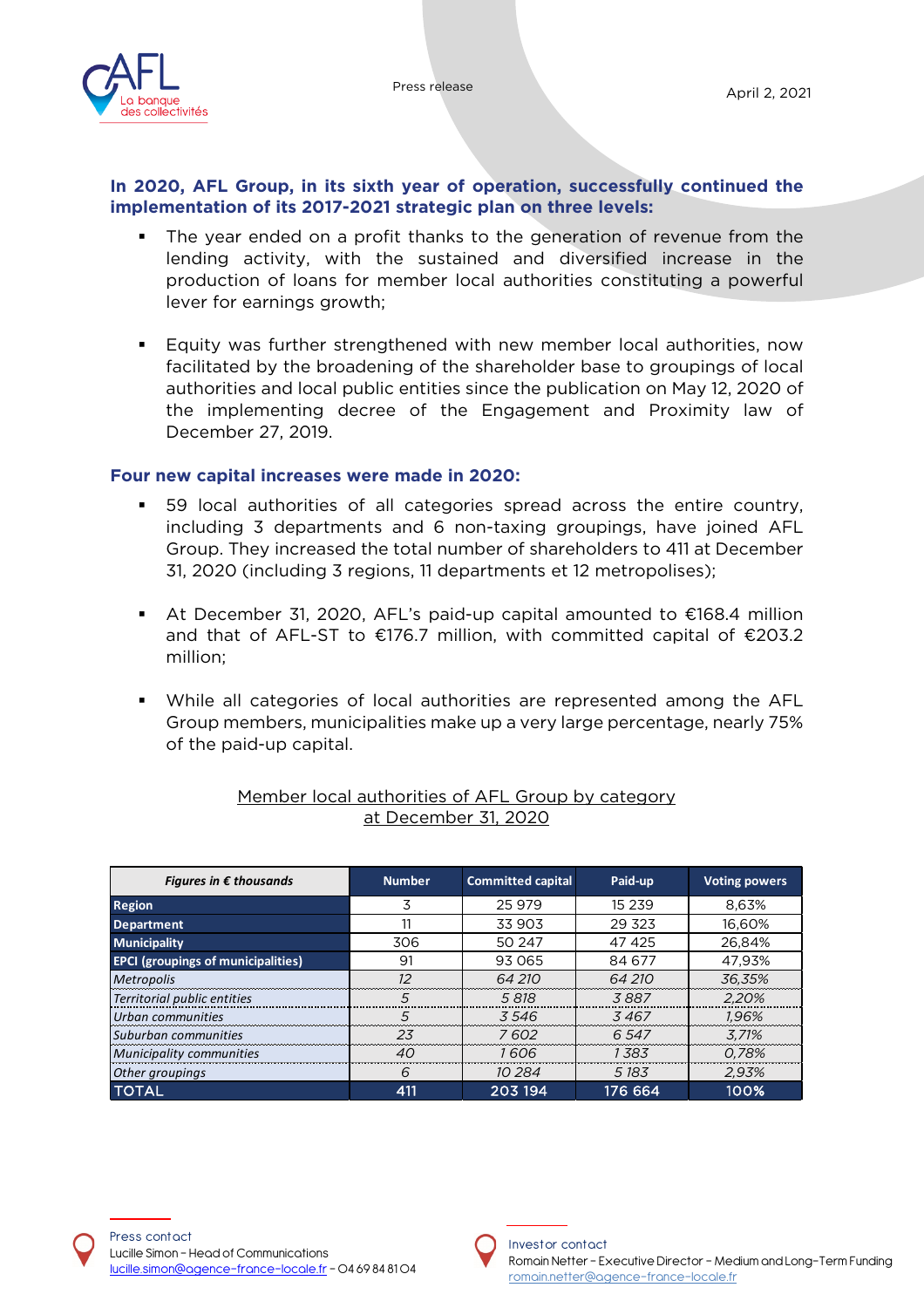

### In 2020, against the backdrop of the Covid-19 pandemic, AFL granted €937 million in medium- and long-term loans:

- In addition to medium- and long-term loans, €118 million in cash lines were granted;
- AFL's cumulative medium- and long-term loan production since its creation amounts to €4,355 million;
- Outstanding loans signed with member communities totaled  $€4,080$  million at December 31, 2020.

# Inaugural sustainability bond issue and fundraising in 2020

- To formalize its overall contribution to sustainable development goals and make it better known, AFL finalized a sustainability bond mechanism in June 2020 before requesting an independent assessment of it by Vigéo,
- On July 13, 2020, AFL carried out its inaugural sustainability bond issue in the amount of €500 million, contributing significantly to the amount of resources raised by AFL on the bond market in 2020.
- Together, the resources raised by the AFL in 2020 represented  $€1,130$ million, at an average margin of 32 basis points vs. the OAT yield curve and with an average maturity of 9.4 years, thereby contributing to the sound foundations of its balance sheet.

# ESG approach

In 2020, AFL Group committed to a ESG approach designed to cover the full extent of its internal policies and practices.

- Building on the provisions of the PACTE law and reflecting both clear determination on the part of its governing bodies and input from all of its stakeholders (borrowers, shareholders, partners and suppliers), AFL Group has adopted a corporate purpose aimed at reaffirming its identity in the local authority funding landscape.
- Pursuing this approach, the AFL-ST Board of Directors, at its meeting of December 14, 2020, adopted the AFL Group's values, intended to serve as a basis for its operation and guide its activities. They are expertise, solidarity and transparency.

# Net banking income for the year was €13,789K, up 24% from €11,106K in 2019:

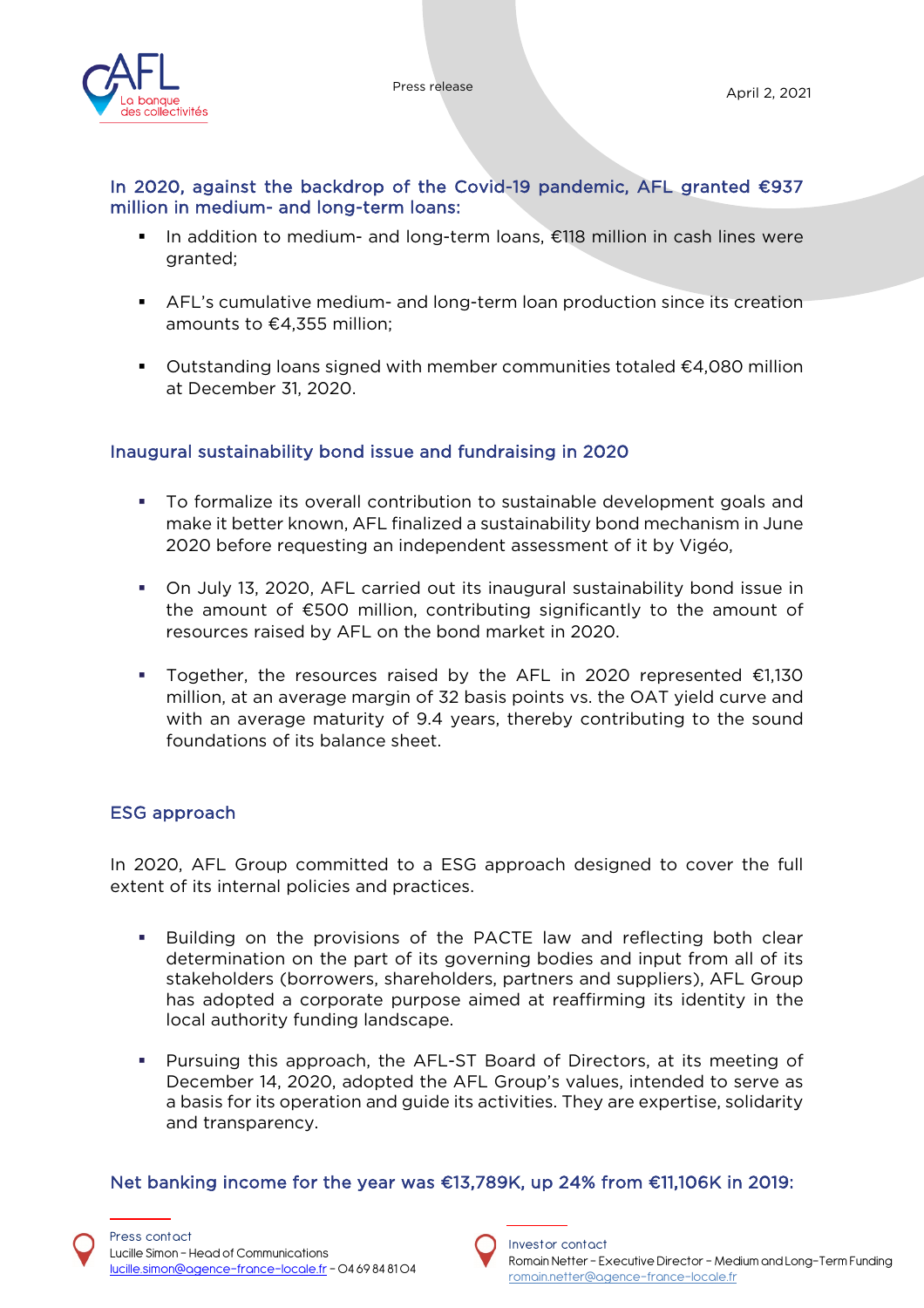



- The net interest margin increased to €11,830K in the year ended 31 December 2020, vs. €10,123K in 2019, linked to the increase in outstanding loans;
- Non-recurring revenues from the sale of loans and securities amounted to €2,192K for the period, compared with €500K in the previous year;
- Operating expenses edged up to  $€9,809K$  from  $€9,320K$  in the year ended 31 December 2019;
- Depreciation and amortization expense was down significantly at €1,464K over the year following the end of the depreciation of the information system set up when AFL was founded, vs. €2,289K in 2019;
- Revenues generated by the activity, excluding non-recurring income, now cover operating expenses, and depreciation and amortization expenses in full, and enabled the generation of positive gross operating income of €323K;
- Net income was €2,296K after taking into account the cost of risk relating to *ex-ante* impairments under IFRS 9. Cost of risk increased by €355K due to the increase in outstanding loans, but also as a result of the change in the weightings of macroeconomic scenarios in the wake of the pandemic and its economic and financial impacts.

### The strength of AFL Group's financial structure is underlined by its capital ratios:

- Solvency ratio of 15.13%, compared with a regulatory minimum of 11.75%;
- Leverage ratio (CRR2), calculated in accordance with the methodology applicable to public development banks, of 8.63%;
- Bank leverage ratio (CRR) of 2.83%.

# AFL rating as of December 31, 2020

Like its Dutch and Scandinavian counterparts, AFL Group benefits from high ratings through its credit institution. As of December 31, 2020, AFL was rated Aa3 (P-1 short term) by Moody's Investors Service and AA- (A-1+ short term) by S&P Global Ratings Europe Limited.

AFL's financial ratings, unchanged since December 31, 2019 and with a stable outlook, are based on the following factors:

- **AFL Group's strong capitalization;**
- The strong support of member local authorities through the guarantee mechanism;
- The abundant liquidity combined with efficient access to capital markets.

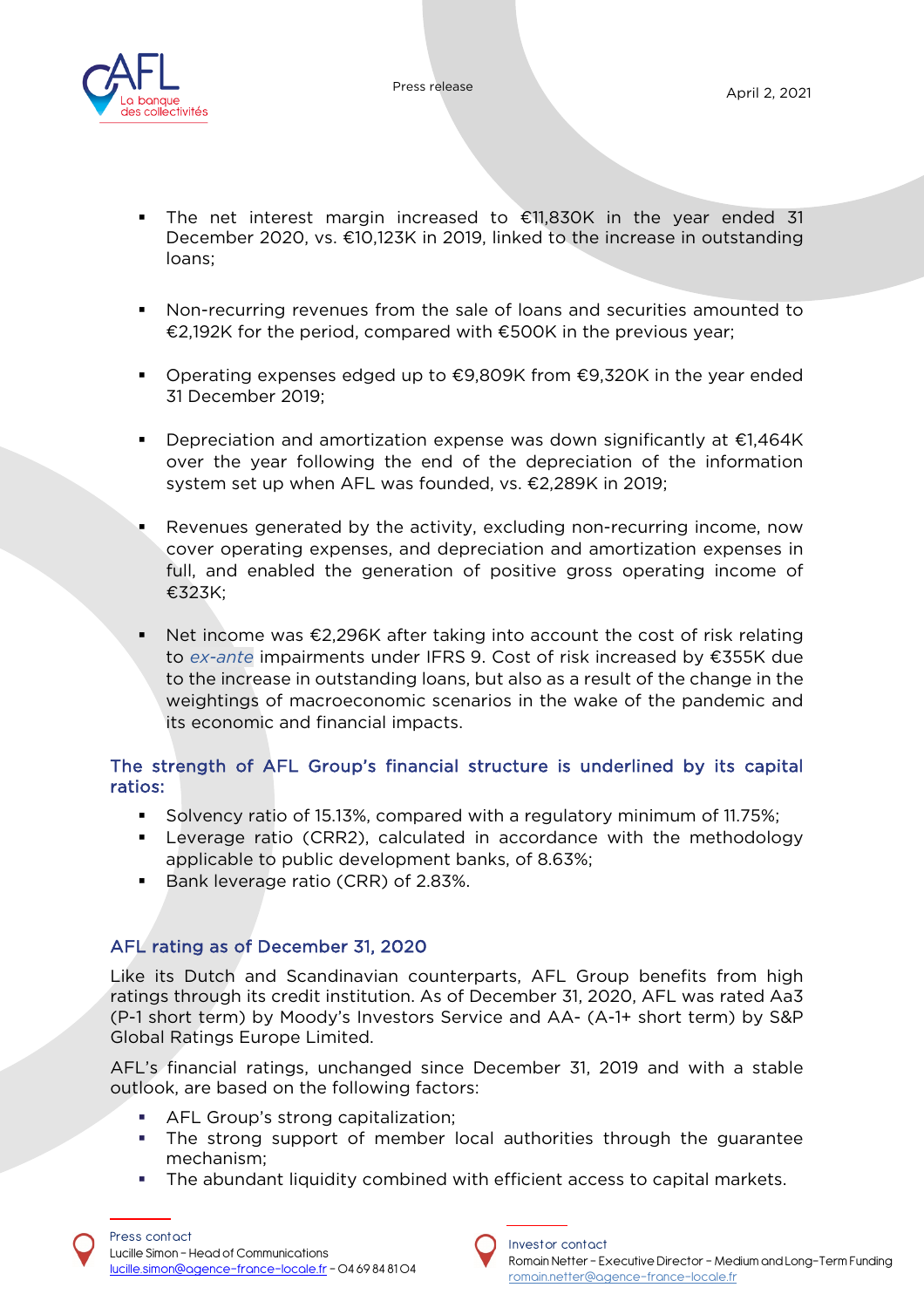

This dual rating contributes to AFL's very good access to the bond and money markets, and as such to the access of member local authorities to resources under the best conditions.

|                   | Moody's             | Standard &<br>Poor's |
|-------------------|---------------------|----------------------|
| Long-term rating  | Aa3                 | $AA -$               |
| Outlook           | Stable              | Stable               |
| Short-term rating | $P-1$               | $A-1+$               |
| Updated           | October 29,<br>2020 | May 27, 2020         |

### AFL's rating

#### Signing of a partnership between AFL Group and the National Agency for Territorial Cohesion (Agence Nationale de Cohésion des Territoires – ANCT)

- Created by the law of July 22, 2019, the National Agency for Territorial Cohesion (ANCT) is tasked with acting as a "project factory" to enable local authorities to carry out their projects.
- The partnership established between AFL Group and the ANCT at the end of 2020 aims to provide local authorities with turnkey financing solutions, particularly as part of major ANCT programs geared towards reducing inequalities between regions: *"Petites villes de demain", "France services", "Action cœur de ville"* and *"Territoires d'industrie"* (Small towns of tomorrow, France services, Town center action and Regions of industry).

### **Significant events since the balance sheet date**

- On March 23, 2021, the AFL-ST Board of Directors closed a 28th capital increase in a total nominal amount of €9,693,200, bringing its capital to €186,357,200. AFL at the same time closed its  $28<sup>th</sup>$  capital increase in a total nominal amount of €9,400,000, bringing its capital to €177,800,000. At that time, 19 new local authorities joined AFL Group, including the Grand Est Region, the Grand Paris Grand Est (GPGE) public territorial entity, the ILEVA mixed grouping, the Combloux-Domancy intercommunal drinking water supply grouping, the City of Bagneux, and many other authorities.
- At its meeting of March 11, 2021, the Supervisory College of the Prudential Control and Resolution Authority (ACPR) recognized AFL's status as a public development bank. As AFL's compliance with the leverage ratio is assessed on the basis of the consolidated situation of AFL-ST, AFL Group's financial holding company, AFL-ST is authorized to exclude exposures resulting from loans granted to local authorities from the measurement of

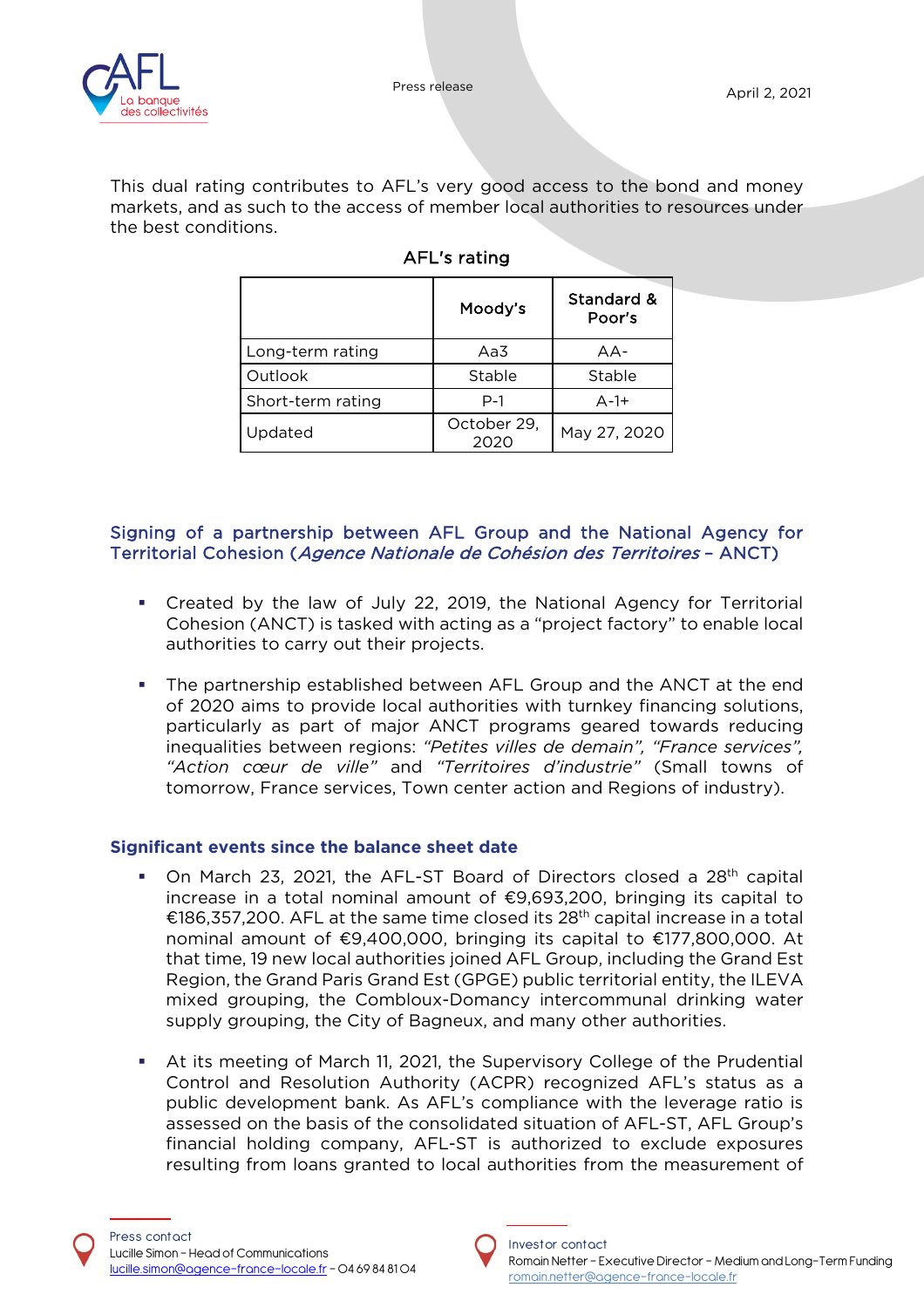

total exposure under the leverage ratio. For AFL Group, this is the ratio that will apply from June 2021, with a regulatory requirement of 3%.

 The Board of Directors of AFL-ST, at its meeting of March 29, 2021, appointed Pia Imbs as Chairwoman, Jacques Pélissard, who had held this office since June 22, 2017, having stepped down after reaching the age limit. In accordance with the AFL Group companies' Articles of Association, Pia Imbs' appointment as a member of the Supervisory Board of AFL will be submitted to the General Meeting of Shareholders of AFL on May 6, 2021, and a Supervisory Board meeting held after that meeting will be called on to appoint her as its Vice-Chairwoman.

#### **Forecasts**

AFL Group considers that the various measures taken by central banks, national governments and the European Union since March 2020 allow it to forecast its results for 2021 and 2022 on the basis of realistic and cautious assumptions. However, in a persistently uncertain health and economic environment, the achievement of these forecasts may be affected by the materialization of known or unknown endogenous or exogenous factors over which AFL Group does not necessarily have control.

|                                                                  | 2021  | 2022  |
|------------------------------------------------------------------|-------|-------|
| Loans and advances to customers                                  | 4.356 | 5.075 |
| Liquidity reserve <sup>2</sup>                                   | 2.132 | 2.163 |
| Debt securities issued                                           | 6.489 | 7.239 |
| Equity capital (including the results<br>for the financial year) | 162   | 176   |

(i) Forecasts on the main balance sheet items 2021-2022 (in  $\epsilon$  million):

(ii) Components of results calculation, 2021-2022 projections (in  $E(K)$ :

|                        | 2021   | 2022       |
|------------------------|--------|------------|
| Net banking income     | 13.450 | 14.412     |
| Operating expenses     | 12.081 | 12,300     |
| Gross operating income | 1.369  |            |
| Net profit             | 1.122  | $\cdot$ 6. |

### **AFL Group outlook**

The Covid-19 pandemic, which began ravaging the global economy and financial markets in March 2020, severely disrupted the world economy before the combined intervention of central banks. The concerted action of central banks with



<span id="page-6-0"></span><sup>&</sup>lt;sup>2</sup> This line corresponds to part of the proceeds of the debt issued by AFL, whose purpose is to fund its liquidity reserve to meet prudential requirements and its operating needs.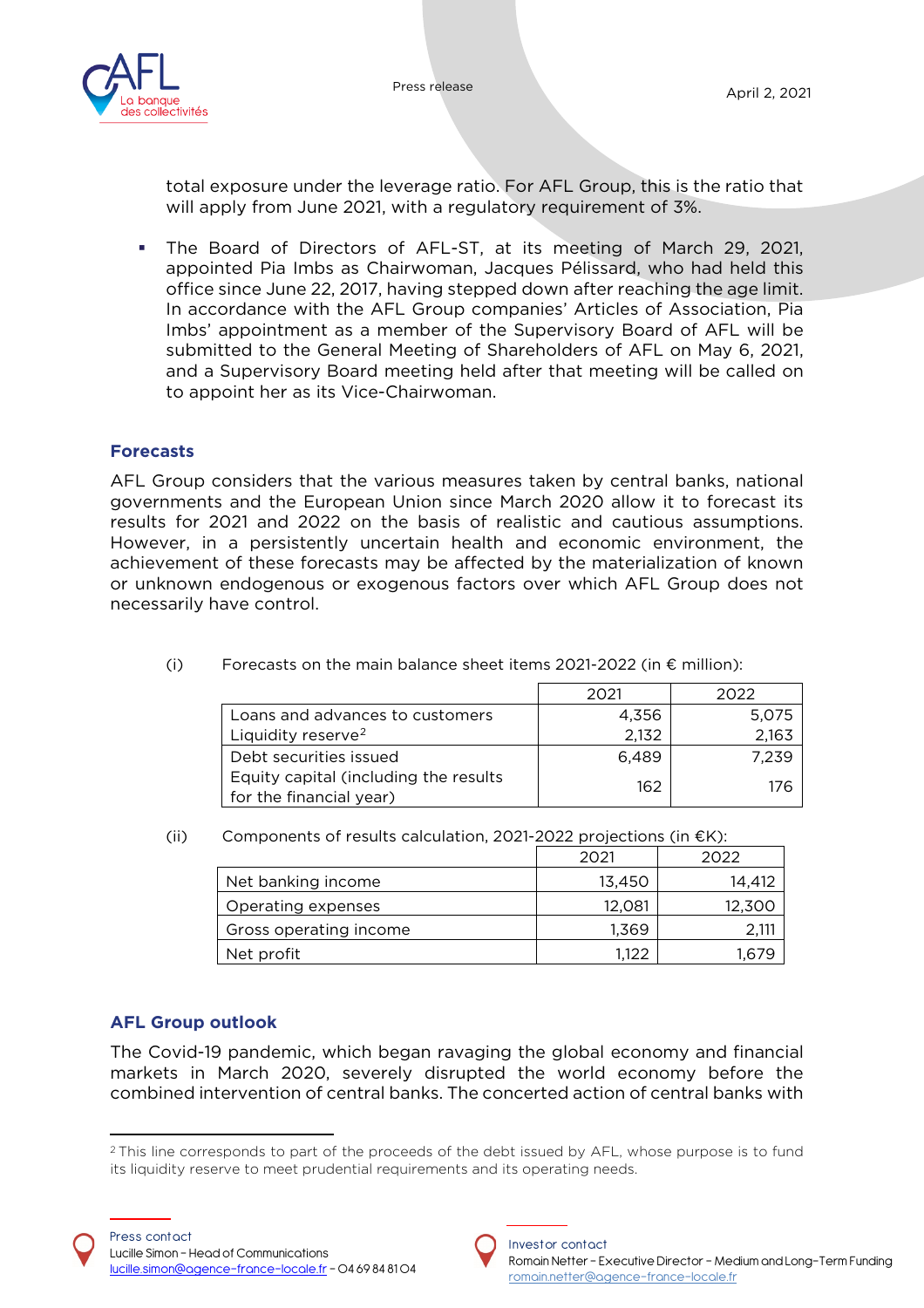national governments and the European Union made it possible to return to normal as of Q3 2020, with uncertainties over the resumption of growth in the global economy since then.

Against this backdrop, AFL Group has successfully pursued its main objective of attracting new local authorities. As such, following the publication of the Engagement and Proximity law of December 27, 2019 extending the scope of entities eligible for membership of the AFL Group, and its implementing decree of May 11, 2020, the AFL-ST General Meeting of Shareholders of May 28, 2020 established the conditions allowing "non tax-raising groupings", or of local public entities, to join AFL Group. This expansion, illustrated through the membership of six non tax-raising groupings in 2020, will continue with the establishment of conditions allowing the other groups of local authorities and local public entities to join, in accordance with the provisions provided for by the law of December 27, 2019.

AFL, a bank dedicated to local authorities, has found its true calling in this difficult environment thanks to its great resilience, shown by the continuation of all of its operational activities including continuity of access to liquidity under good conditions during the crisis.

It is reasonable to anticipate that the size and structure of AFL Group's balance sheet will continue to grow at least at the same pace as in previous years.

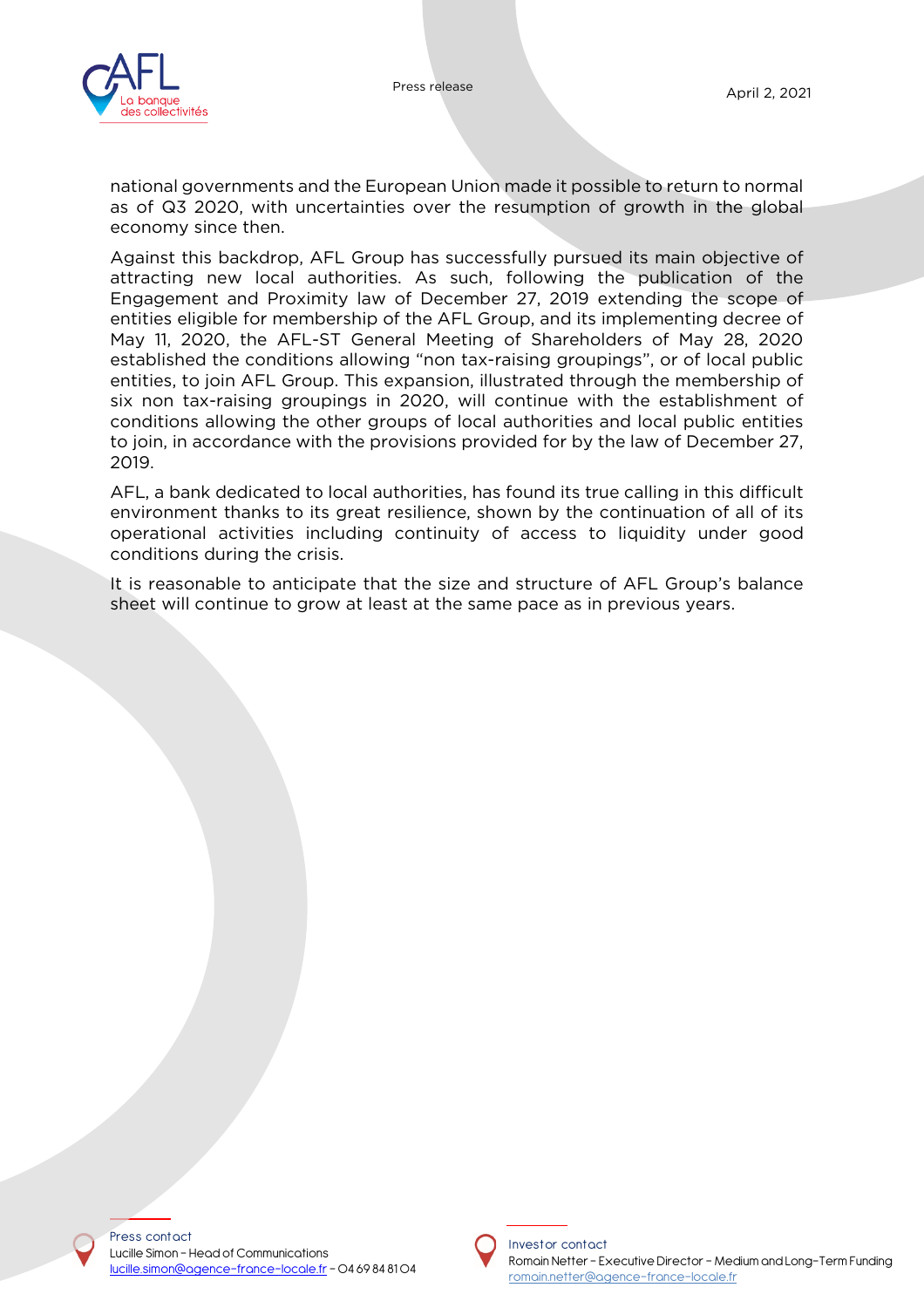

#### **AFL Group consolidated income under IFRS**

2020 marked a further significant increase in results related to the lending activity, in line with AFL Group's development trajectory and with its 2017-2021 strategic plan. Earnings growth excluding non-recurring items is reflected in revenue generation momentum coming from credit production since 2015, when the Group's lending activity began, and is proven especially by the regular and constant increase in the value of the portfolio of loans granted to member local authorities.

AFL's new medium- and long-term loans amounted to €936.8 million in 2020, compared with a target of €800 million. The result is that the symbolic milestone of €4.5 billion in loans granted since the Group's creation was reached at the end of 2020. AFL's new medium- and long-term loans represented an estimated market share of nearly 40% of the financing needs of AFL Group members in 2020.

On July 13, 2020, AFL Group, via its subsidiary AFL, carried out its inaugural sustainability bond issue in the amount of €500 million, making a significant contribution to the total of €1,130 million raised on the bond market in 2020. This sustainability bond issue, which attracted a significant number of new investors, was also a major step in AFL Group's issuance strategy and its positioning as a public player committed to responsible market finance.

During the year, AFL Group, via its subsidiary AFL, put into production the central bank loan mobilization system (TRiCP – Data Processing of Private Claims), which provides it with a line of credit, available at any time, from the Banque de France in the amount of 70% of its outstanding medium- to long-term loans.

In 2020, AFL-ST saw its capital increase by €22.2 million to €176.7 million following four capital increases. As a result of these capital increases, the total number of local authorities holding shares in AFL Group rose to 411 at the end of 2020.

2020 NBI mainly breaks down as an interest margin of €11,830K, a 17% increase on the €10,123K reported in 2019, capital gains of €2,721K on the sale of loans net of hedging and fees, capital losses of €529K on disposal of investment securities in the management of the liquidity reserve and a revaluation loss of €272K on hedging relationships. Non-recurring transactions contributed €2,309K to AFL's NBI in 2020, compared with €500K in 2019.

The interest margin of €11,830K is attributable to three items:

- First, revenue on the loan portfolio, adjusted for hedging, amounted to €7,145K. Although outstanding loans grew rapidly, interest income on the loan portfolio was down in nominal terms from its 2019 level of €8,128K. This is one of the effects of the fall in interest rates, which transfers income from AFL's assets to expenses on its liabilities, which in this case, given negative short-term interest rates, are transformed into income.
- Second, the negative income of  $€4,808K$  linked to the liquidity reserve management, compared with negative €2,731K in 2019, reflects the cost of carrying liquidity in a negative interest rate environment. This increase in the cost of carrying liquidity, at constant return vs. 3-month Euribor, is the result of an increase in the volume of the liquidity reserve and a swift fall in 3-month Euribor in 2020.

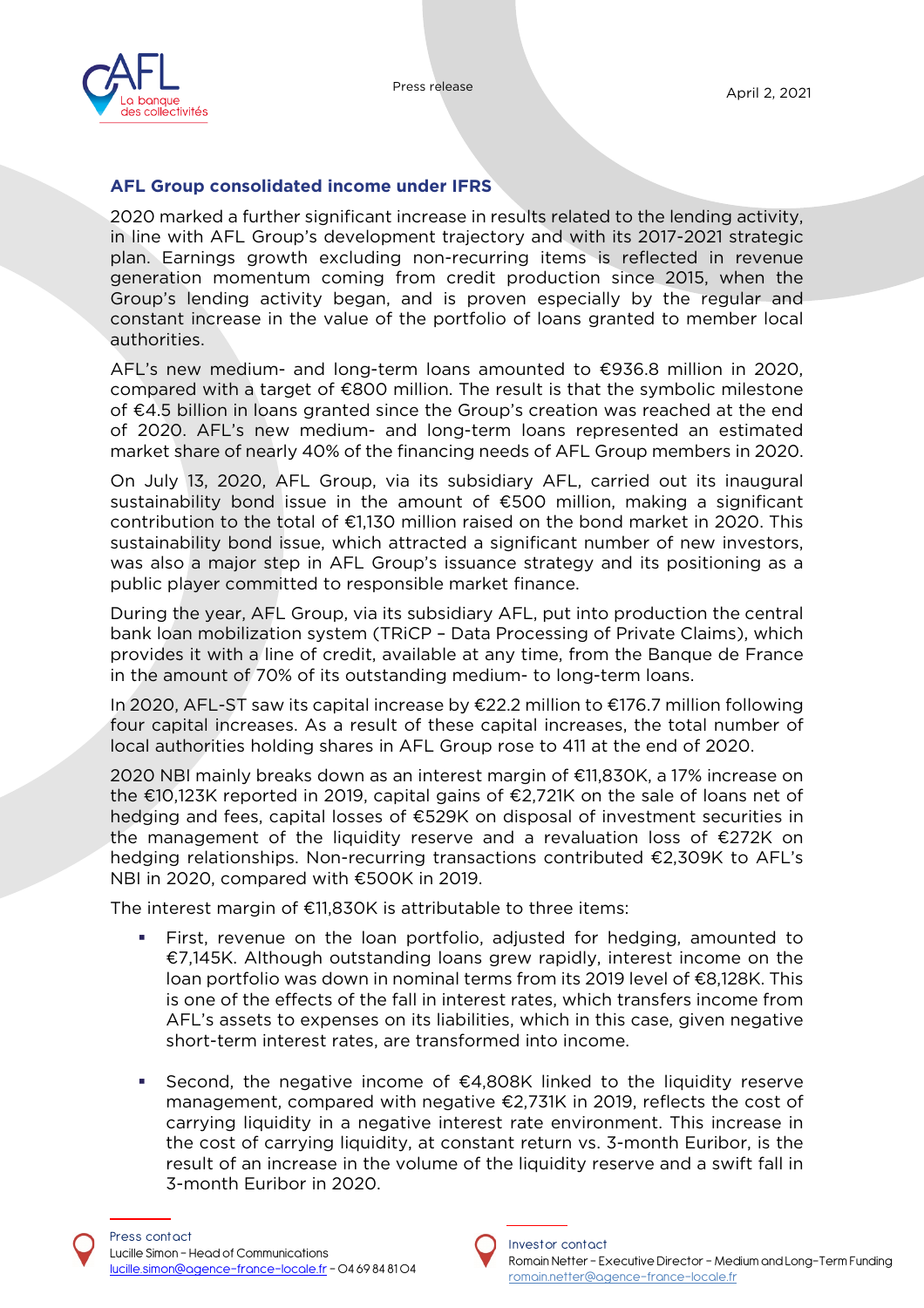

■ Lastly, interest on debt and the cost of collateral amounted to €9,494K after hedging, compared with €4,726K in 2019. In a negative interest rate environment, the significant increase in this interest has made it AFL Group's chief source of revenue. This very significant increase reflects the increase in the stock of AFL's debt during the financial year and the continued decline in 3-month Euribor, against which all of AFL's debt after swaps is indexed. The figure takes into account an increase in interest on margin calls from negative €397K in 2019 to negative €445K in 2020 and interest on short-term debt resulting from issues of negotiable debt securities under the ECP program, which amounted to €737K vs. €343K at December 31, 2019.

Net income from hedge accounting was negative €272K compared with negative €419K at December 31, 2019. This represents the sum of the fair-value differences of hedged items and their hedging. Among these differences, €578K relate to valuation differential charges on instruments classified as macro- hedges and negative €1,343K relate to valuations of instruments classified as micro-hedges. There are still unrealized differences in valuations between the hedged items and the hedging instruments, one of whose components comes from a market practice that results in the admission of a valuation mismatch between hedging instruments collateralized daily and discounted on an Eonia curve, now replaced by a €STR curve, with reference to the new monetary index, and the hedged items discounted on a Euribor curve. According to IFRS, this causes a hedge ineffectiveness to be recognized in the income statement. However, it should be noted that this corresponds to latent income. Lastly, the result of hedge accounting includes the negative valuation difference of hedging swaps in the amount of negative €493K related to the change of benchmark from EONIA to €STER. It should be noted that this valuation difference was fully offset by a cash payment received by AFL corresponding to the reduction in the remuneration of the collateral paid until the maturity of the hedged instruments, now calculated on the basis of  $\epsilon$ STR.

In the year ended December 31, 2020, general operating expenses amounted to €9,809K, vs. €9,320K in the previous year. They include €5,263K in personnel expenses, vs. €4,863K in 2019. General operating expenses also include administrative expenses, which amounted to €4,547K, vs. €4,457K in 2019. This stabilization of administrative expenses is the combined outcome of (i) the Covid-19 crisis, which considerably reduced expenditure on travel, marketing and the Group's various communication events, and (ii) increases in IT fees linked to the start-up of the IS market, as well as higher taxes and compulsory bank contributions. It should also be noted that the 2020 accounts reflect the first very positive effects of AFL's move to its new premises in Lyon, which has resulted in the disappearance of rental income previously reflected under IFRS 16 by a depreciation expense.

Depreciation and amortization expense amounted to €1,464K in 2020, vs. €2,289K in 2019, a decline of €825K. Factors behind this trend include the end of the amortization of the *core banking* information system, implemented when AFL was founded, since Q4 2019. In addition to the depreciation of the investment expenses

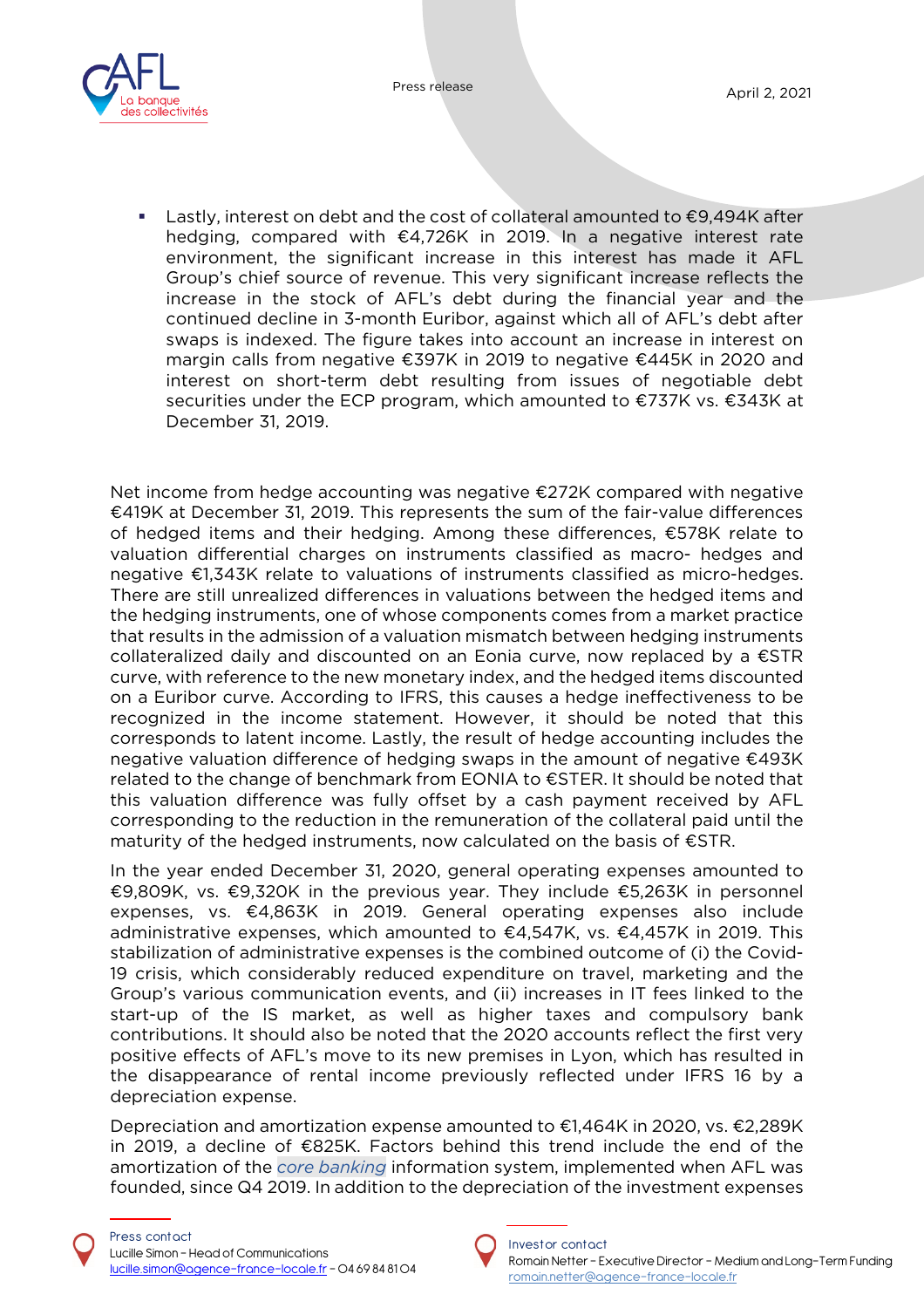

incurred annually by AFL Group on all of its information systems, the figure includes depreciation related to the acquisition by AFL-ST of the premises housing AFL's new headquarters and the work carried out for their refurbishment.

The year ended December 31, 2020 saw gross operating income of €2,515K, a significant increase on the December 31, 2019 figure of negative €503K.

Cost of risk relating to *ex-ante* impairments based on expected credit losses on financial assets subject to IFRS 9 increased in 2020, with additional provisions of €352K. The increase is attributable to the adjustment of the parameters of the macroeconomic scenarios underlying the AFL model, following the crisis generated by the Covid-19 epidemic and the increase in outstanding loans and financial assets in the liquidity reserve. However, the increase in outstanding loans only resulted in a small increase in impairment, as all loans carry low risk. For other financial assets, including the liquidity reserve, i.e. securities held and deposits made by AFL, the increase in cost of risk, although limited, is chiefly the reflection of size and maturity, as impairment is highly sensitive to asset duration.

Lastly, after the scrapping of 21K€ of intangible assets and the recognition of 156K€ in deferred tax assets linked to IFRS restatements, the 2020 financial year closed with a net profit of  $\epsilon$ 2,296K, compared with a loss of  $\epsilon$ 1,186K in the previous year. This result underlines the growth of AFL Group's recurring activities, where the increase in outstanding loans to member local authorities is the main factor. These activities have now reached a level sufficient to cover all current operating expenses, and depreciation and amortization expense. Thus, in 2020, AFL's cost/income ratio calculated on the basis of its recurring income fell below 100% for the first time, reaching 95.3% at December 31, 2020, thereby confirming that the Group has reached breakeven and that its model is sustainable.

### AFL Group balance sheet and financial structure

AFL Group has a robust financial structure, with shareholders' equity of €149.3 million at December 31, 2020, vs. €131.5 million at December 31, 2019. In view of the quality of the Group's exposures, the Basel III solvency ratio based on the standard method (Common Equity Tier 1) stands at 15.13%, taking into account the CRR Quick Fix measures, vs. 15.78% at December 31, 2019.

The regulatory minimum of 11.75% comprises the minimum capital requirement of 8%, an additional capital requirement (Pillar 2) of 1.25% and a capital conservation buffer of 2.5%. Note that in view of the financial crisis resulting from the Covid-19 pandemic, the High Council for Financial Stability (HCSF) decided on April 1, 2020 to set the countercyclical capital buffer applicable to French exposures at 0%.

Risk-weighted assets, which reflect the quality of the AFL Group's assets, stood at €986.4 million, broken down as follows:

- 
- Operational risk **E21.7 million**

■ Credit risk  $\epsilon$ 956.6 million

■ Credit valuation adjustment (CVA) risk  $€8.1$  million

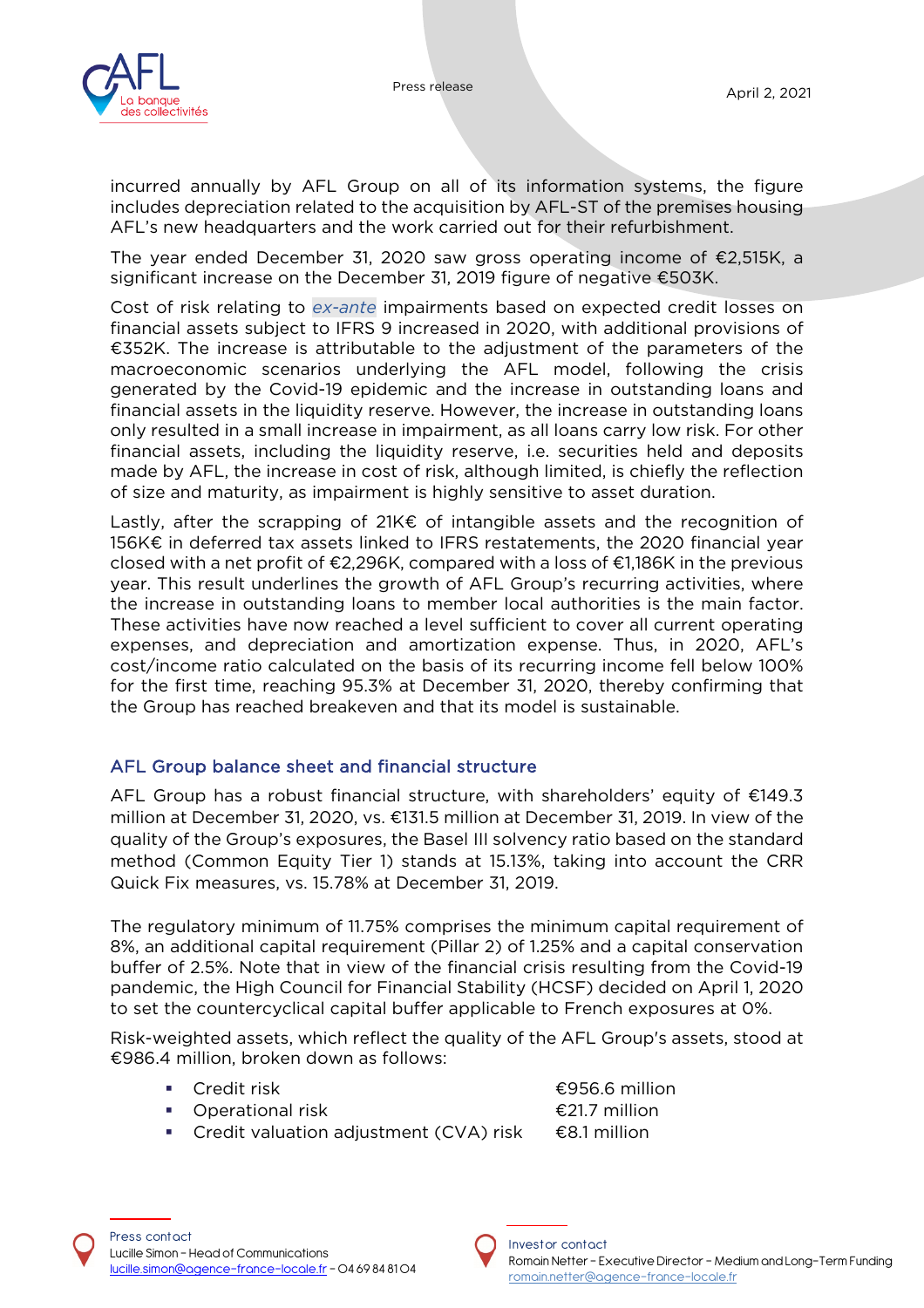

At December 31, 2020, AFL Group's leverage ratio was 8.63% according to the method applicable to public development banks, compared with 11.98% at December 31, 2019 and well above the 3% threshold required by the regulations for June 2021.

In addition to a high level of capitalization, a very comfortable liquidity position allows AFL to continue its operational activities and withstand a liquidity shock. At December 31, 2020, the LCR ratio is 523% compared with 428% at December 31, 2019, and the NSFR ratio is 183% compared with 186% at December 31, 2019. The liquidity reserve that is available amounts to €1,587 million, that is more than a year of operational needs.

AFL Group's liquidity situation is very comfortable and stable, as shown by the LCR and NSFR ratios, which stood at 529% and 183% respectively at December 31, 2020, vs. 432% and 186% at December 31, 2019, providing the AFL Group with significant security to pursue its operational activities.

| (€ '000s)                                                                                    | 12/31/2020 | 12/31/2019     |
|----------------------------------------------------------------------------------------------|------------|----------------|
| Interest and similar income                                                                  | 89 931     | 77870          |
| Interest and similar expenses                                                                | (78101)    | (67747)        |
| Fee & Commission Income                                                                      | 186        | 178            |
| Fee & Commission Expense                                                                     | (264)      | (112)          |
| Net gains (losses) on financial instruments at fair value through profit or loss             | (6804)     | (2444)         |
| Net gains or losses on financial instruments at fair value through other comprehensive incom | 5 5 9 6    | 3 3 6 3        |
| Net gains and losses on derecognition of financial assets at amortised cost                  | 3 2 4 4    |                |
| Income on other activities                                                                   |            |                |
| Expenses on other activities                                                                 |            |                |
| <b>NET BANKING INCOME</b>                                                                    | 13 789     | 11 106         |
| Operating expenses                                                                           | (9809)     | (9 320)        |
| Net depreciation, amortization and impairments of tangible and intangible assets             | (1464)     | (2 289)        |
| <b>GROSS OPERATING INCOME</b>                                                                | 2 5 1 5    | (503)          |
| Cost of risk                                                                                 | (355)      | 5 <sup>1</sup> |
| <b>OPERATING INCOME</b>                                                                      | 2 1 6 0    | (498)          |
| Net gains and losses on other assets                                                         | (21)       | (461)          |
| <b>INCOME BEFORE TAX</b>                                                                     | 2 1 4 0    | (959)          |
| Income tax                                                                                   | 156        | (227)          |
| <b>NET INCOME</b>                                                                            | 2 2 9 6    | (1186)         |
| Non-controlling interests                                                                    |            |                |
| <b>NET INCOME GROUP SHARE</b>                                                                | 2 2 9 6    | (1186)         |
| Basic earnings per share (in EUR)                                                            | 1,30       | (0,77)         |
| Diluted earnings per share (in EUR)                                                          | 1,30       | (0,77)         |

#### Income statement as at December 31, 2020 (in € million, consolidated IFRS)



#### I nvest or contact

Romain Netter – Executive Director – Medium and Long-Term Funding romain.netter@agence-france-locale.fr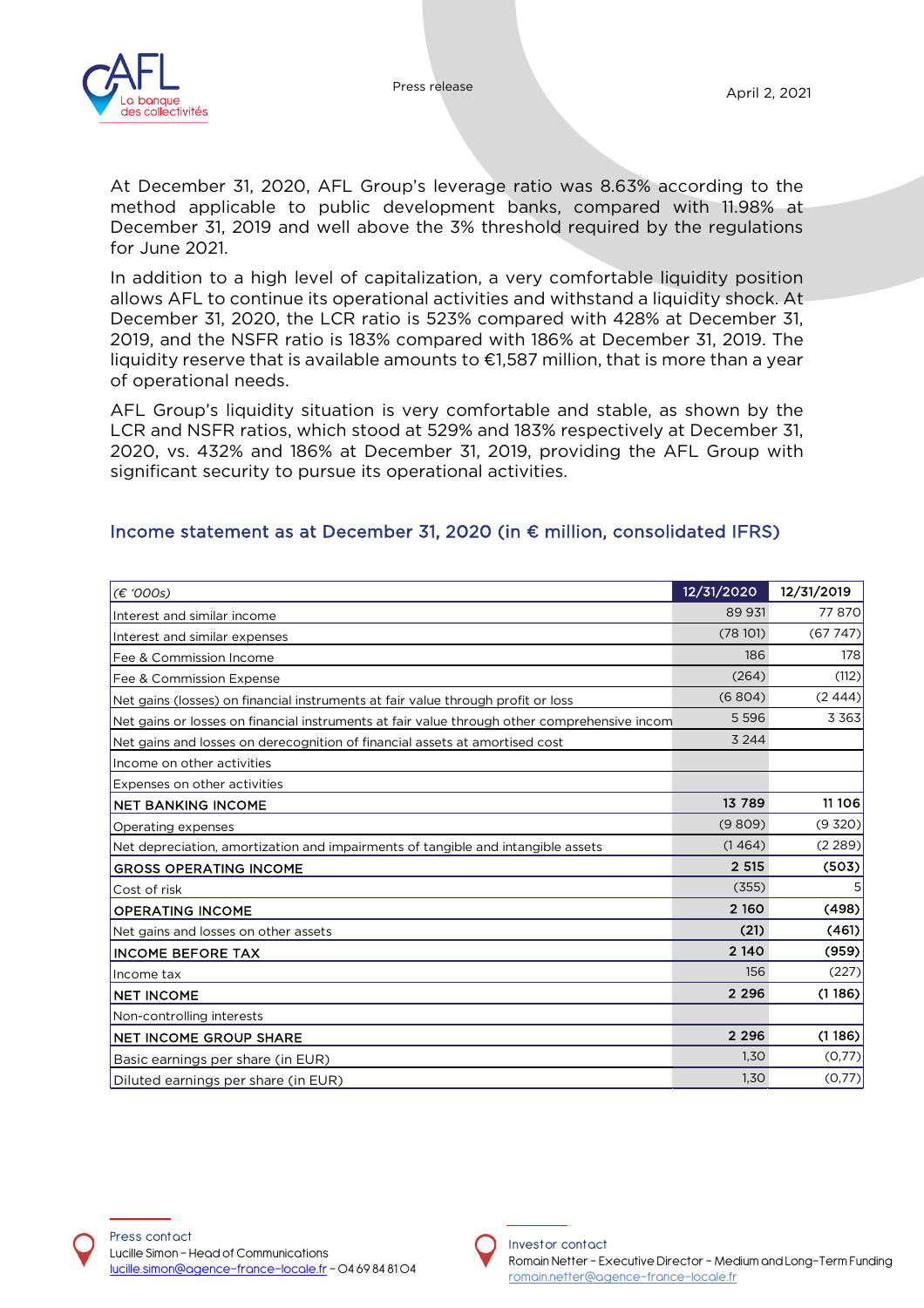

# Balance sheet as at December 31, 2020 (in € million, consolidated IFRS) Assets

| (E'000s)                                                                               | 12/31/2020 | 12/31/2019 |
|----------------------------------------------------------------------------------------|------------|------------|
| Cash, central banks                                                                    | 601746     | 165 604    |
| Financial assets at fair value through profit or loss                                  | 20 000     | 15 9 62    |
| Hedging derivative instruments                                                         | 211 916    | 130 957    |
| Financial assets at fair value through other comprehensive income                      | 614 697    | 535 900    |
| Securities at amortized cost                                                           | 171 174    | 139 718    |
| Loans and receivables due from credit institutions and similar items at amortized cost | 249 002    | 190 830    |
| Loans and receivables due from customers at amortized cost                             | 3 831 563  | 3 160 500  |
| Revaluation adjustment on interest rate hedged portfolios                              | 26 697     | 14 2 8 4   |
| Current tax assets                                                                     | 34         | 42         |
| Deferred tax assets                                                                    | 5 4 2 2    | 5654       |
| Accruals and other assets                                                              | 515        | 380        |
| Intangible fixed assets                                                                | 2 3 0 5    | 2097       |
| Property, plant & equipment                                                            | 2658       | 2633       |
| Goodwill                                                                               |            |            |
| <b>TOTAL ASSETS</b>                                                                    | 5 737 728  | 4 364 561  |

# Liabilities

| (€ '000s)                                                 | 12/31/2020 | 12/31/2019  |
|-----------------------------------------------------------|------------|-------------|
| Central banks                                             | 142        | 26          |
| Financial assets at fair value through profit or loss     | 20 18 2    | 15 4 7 6    |
| Hedging derivative instruments                            | 251 365    | 173 597     |
| Debt securities                                           | 5 295 982  | 4 0 36 9 74 |
| Due to credit institutions                                | 8 2 7 1    | 4 2 3 6     |
| Due to customers                                          |            | O           |
| Revaluation adjustment on interest rate hedged portfolios |            | O           |
| Current tax liabilities                                   |            | O           |
| Deferred tax liabilities                                  | 248        | 18          |
| Accruals and other liabilities                            | 3 3 2 5    | 2465        |
| Provisions                                                | 245        | 278         |
| Equity                                                    | 157 968    | 131 490     |
| Equity, Group share                                       | 157 968    | 131 490     |
| Share capital and reserves                                | 176 664    | 154 460     |
| Consolidated reserves                                     | (21404)    | (20 218)    |
| <b>Revaluation differences</b>                            |            |             |
| Gains and losses recognized directly in equity            | 412        | (1566)      |
| Net income for the period $(+/-)$                         | 2 2 9 6    | (1186)      |
| Non-controlling interests                                 |            |             |
| <b>TOTAL LIABILITIES</b>                                  | 5 737 728  | 4 364 561   |



#### Investor contact

Romain Netter – Executive Director – Medium and Long-Term Funding romain.netter@agence-france-locale.fr